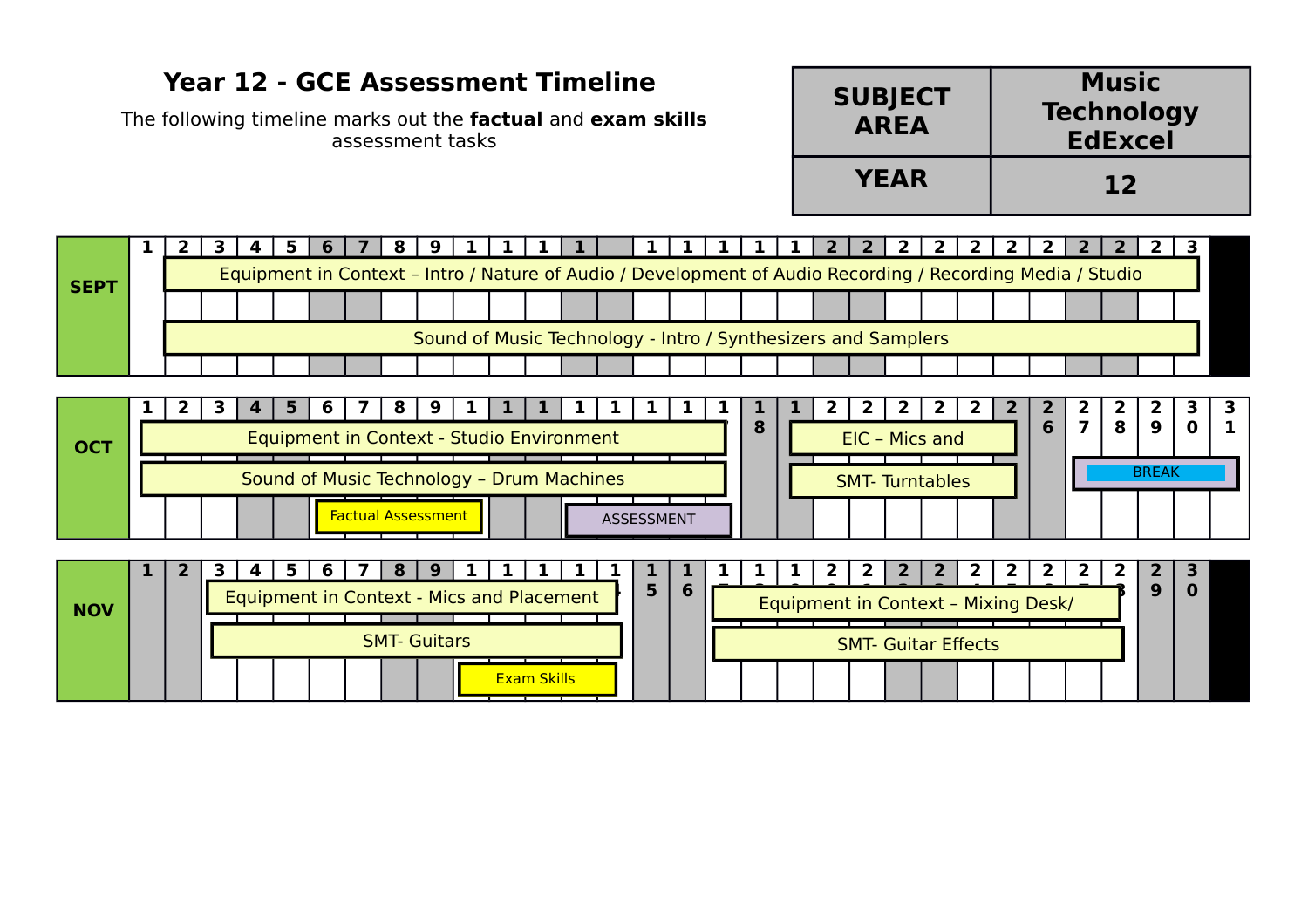| <b>DEC</b> |  | Equip in Con-Recording Instruments and Voices<br>ASSESSMENT<br><b>Factual Assessment</b> |  |  |                                                |  |  |  |  |  |  |  |  |  |  |  |  |  |              |  |  |  |  |
|------------|--|------------------------------------------------------------------------------------------|--|--|------------------------------------------------|--|--|--|--|--|--|--|--|--|--|--|--|--|--------------|--|--|--|--|
|            |  |                                                                                          |  |  |                                                |  |  |  |  |  |  |  |  |  |  |  |  |  | <b>BREAK</b> |  |  |  |  |
|            |  |                                                                                          |  |  | SMT- Effects and Processors - Filtering and EQ |  |  |  |  |  |  |  |  |  |  |  |  |  |              |  |  |  |  |
|            |  |                                                                                          |  |  |                                                |  |  |  |  |  |  |  |  |  |  |  |  |  |              |  |  |  |  |

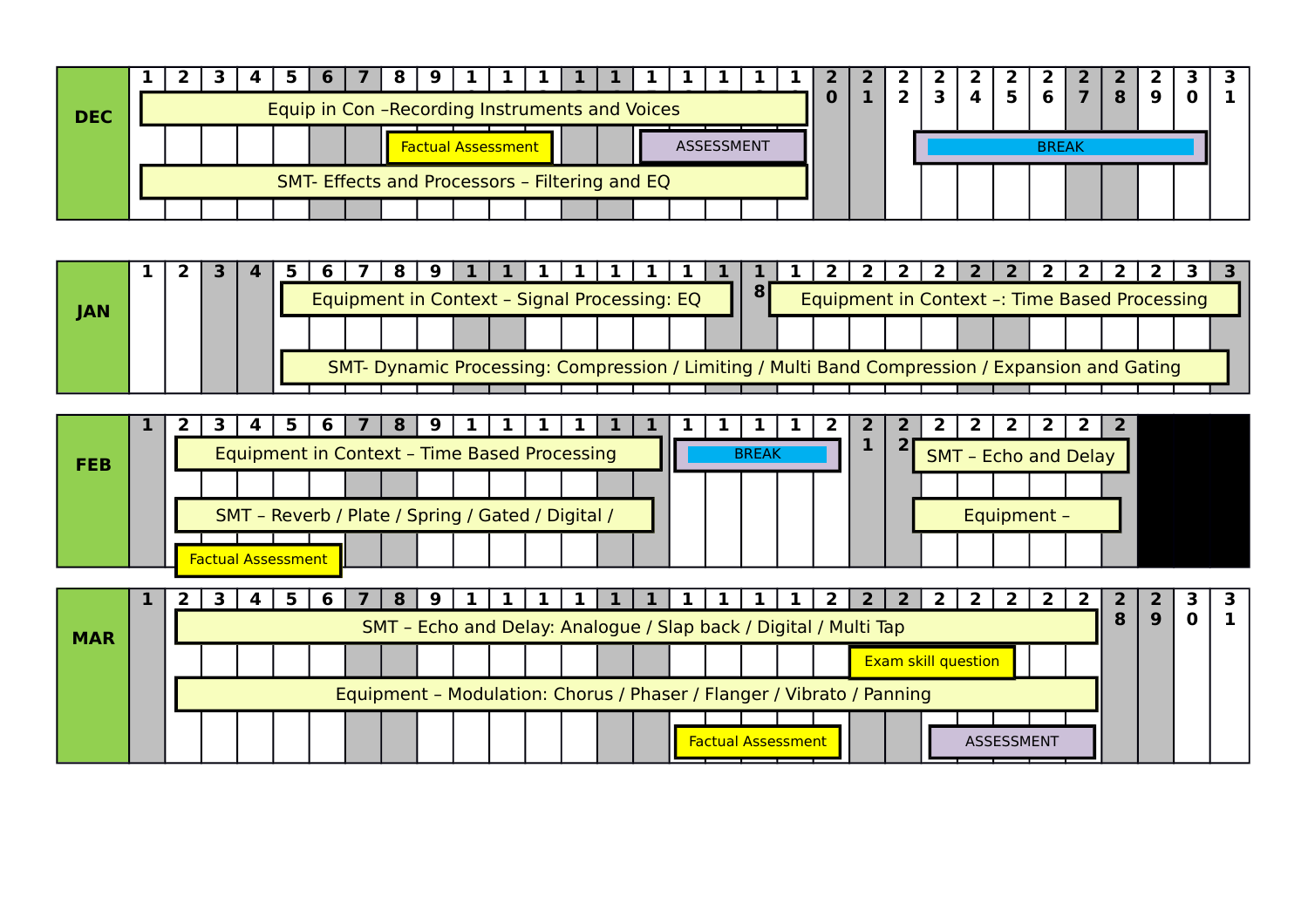| <b>APR</b> |  |  | <b>BREAK</b> |  |  |  |  |  |  | Equipment - Recording and Distribution |  |                         |  |  |            |  |
|------------|--|--|--------------|--|--|--|--|--|--|----------------------------------------|--|-------------------------|--|--|------------|--|
|            |  |  |              |  |  |  |  |  |  |                                        |  |                         |  |  | ASSESSMENT |  |
|            |  |  |              |  |  |  |  |  |  |                                        |  | <b>Coursework Focus</b> |  |  |            |  |

| <b>MAY</b> |  |  |                                                                                                                       |  |  |  |  |  |  |  |  |  |  |  |  |  |  |  | З | 4 |  | <b>BREAK</b> |  |  |
|------------|--|--|-----------------------------------------------------------------------------------------------------------------------|--|--|--|--|--|--|--|--|--|--|--|--|--|--|--|---|---|--|--------------|--|--|
|            |  |  | <b>Preparation for Exam</b><br><b>Exam skill question</b><br><b>Exam skill question</b><br><b>Exam skill question</b> |  |  |  |  |  |  |  |  |  |  |  |  |  |  |  |   |   |  |              |  |  |
|            |  |  |                                                                                                                       |  |  |  |  |  |  |  |  |  |  |  |  |  |  |  |   |   |  |              |  |  |

|             | л. | 2 | 3 | 5 | 6 | 8 | 9 | . .         |   | . .          |                |           |                |   |             |   | ۰. | $\overline{2}$ | 2 <sup>1</sup> | $\mathbf{2}$   | $\mathbf{2}$ | $\mathbf{2}$ | $\mathbf{2}$   | 2              | $\mathbf{2}$            | $\mathbf{z}$ |   | Ð<br>٠      |
|-------------|----|---|---|---|---|---|---|-------------|---|--------------|----------------|-----------|----------------|---|-------------|---|----|----------------|----------------|----------------|--------------|--------------|----------------|----------------|-------------------------|--------------|---|-------------|
| <b>JUNE</b> |    |   |   |   |   |   |   | $\mathbf 0$ | ı | $\mathbf{z}$ | 3 <sup>1</sup> | $\vert$ 4 | 5 <sup>5</sup> | 6 | 7<br>a sa T | 8 | 9  | $\mathbf{0}$   | 1              | $\overline{2}$ | $\mathbf{3}$ | 4            | 5 <sup>1</sup> | 6 <sup>1</sup> | $\overline{\mathbf{z}}$ | 8            | 9 | $\mathbf 0$ |
|             |    |   |   |   |   |   |   |             |   |              |                |           |                |   |             |   |    |                |                |                |              |              |                |                |                         |              |   |             |
|             |    |   |   |   |   |   |   |             |   |              |                |           |                |   |             |   |    |                |                |                |              |              |                |                |                         |              |   |             |
|             |    |   |   |   |   |   |   |             |   |              |                |           |                |   |             |   |    |                |                |                |              |              |                |                |                         |              |   |             |